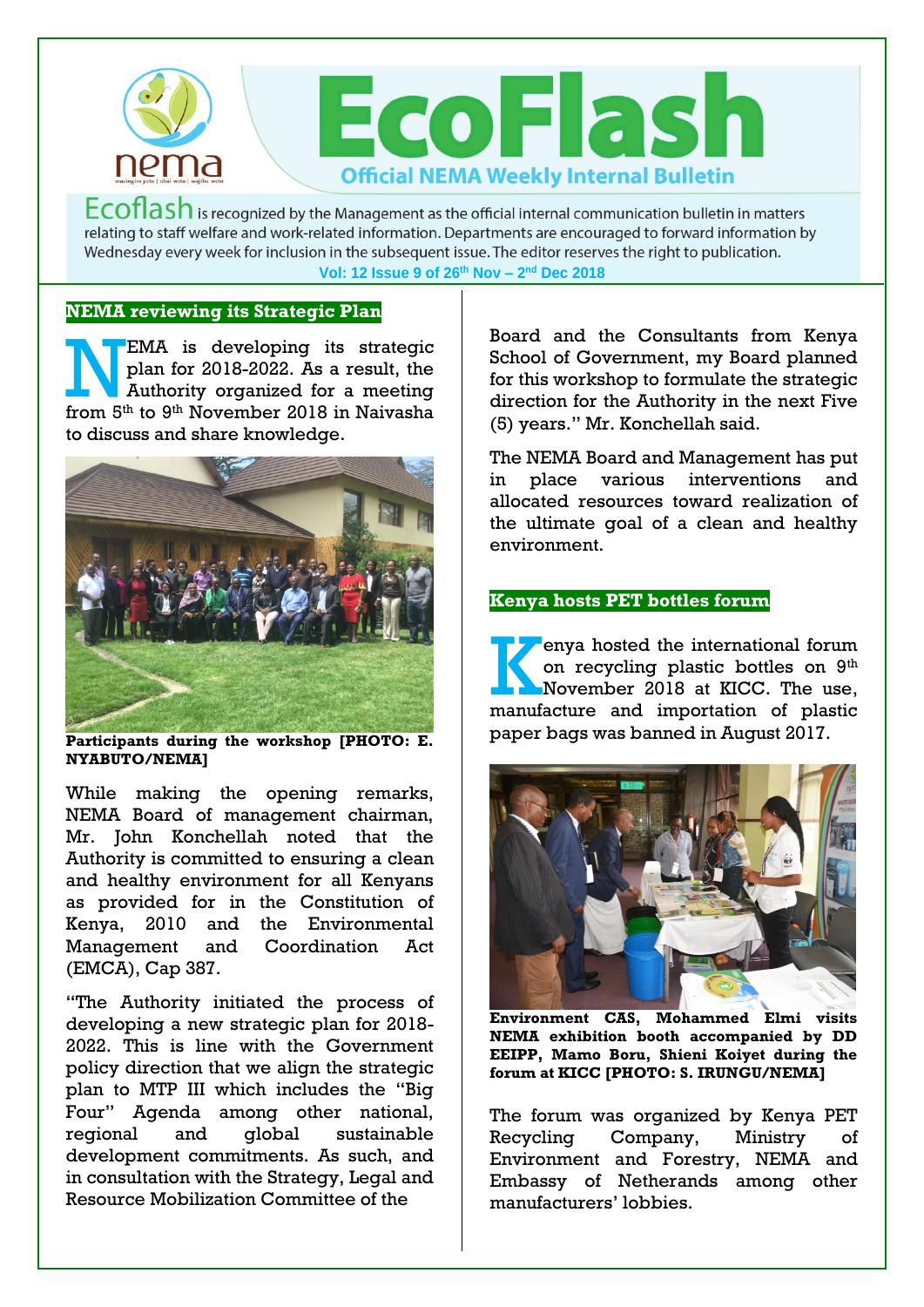According to PET Recycling Company, the local plastic bottles recycling industry processes 20,000 tonnes annually.

# **World GIS Day celebrated**

IS Day is an annual event celebrating the technology of Geographic Information IS Day is an annual event<br>
celebrating the technology<br>
of Geographic Information<br>
Systems (GIS) that was initiated by spatial analytics world-leader [Esri](https://en.wikipedia.org/wiki/Esri) in 1999.

Since then, GIS Day provides an international forum for users of GIS technology to demonstrate real-world applications that are making a difference in our society. This year, GIS Day was celebrated on Wednesday 14 November 2018.

To this effect, the NEMA's GIS Section held a two hour session at their offices on 14<sup>th</sup> November to showcase how organizations can make use of ArcGIS Online in day to day operations. The presentation was open to anyone at the Authority.

## **Sand harvesting hurting environment**

n West Pokot County and in particular Kishaunet and Mtembur, sand harvesting is unsustainable. Sand In West Pokot County and in particular<br>
Kishaunet and Mtembur, sand<br>
harvesting is unsustainable. Sand<br>
harvesters pay owners of land some "goodwill fee" to collect sand from the luggas.

The loaders receive some wages too. They also pay some fee to the "community" who claim the money is used on community projects.



**A Section of the river where sand harvesting is done in West Pokot**

When visiting West Pokot County, you are likely to count innumerable trucks transporting sand from the County to be sold in Makutano, Kitale, Eldoret and even as far as Bungoma. This has become unsustainable as it has led to increased soil erosion, damaging of roads and general destruction of the environment.

NEMA urges all sand harvesting operators to comply with recommendations of the National Sand Harvesting Guidelines and the requirements of Environment Impact Assessment and Audit Regulations.

The County Government should also develop new policies on how the industry can be managed in an environmentally friendly manner instead of only focusing on revenue generation.

Sand harvesters should organize themselves into associations and strengthen these organizations to regulate the activities of sand harvesting in line with the laws. Environment fee should be levied to start tree nurseries and support other environmental conservation activities such as awareness creation and training.

Rehabilitation of degraded lands and river banks, control of off-road driving and integration of safety and health concerns in the whole value chain should be put in place.

# **Plastic bags regulations developed**

EMA is developing regulations on management and use of plastic carrier and flat bags. The EMA is developing regulations on management and use of plastic carrier and flat bags. The regulations have been developed in line with Environmental Management and Coordination Act, Cap 387 and in adherence to Statutory instruments Act, 2018.

In the spirit of the constitution, NEMA held stakeholders' consultation meetings to enable the public submit their comments on the draft regulations in various regional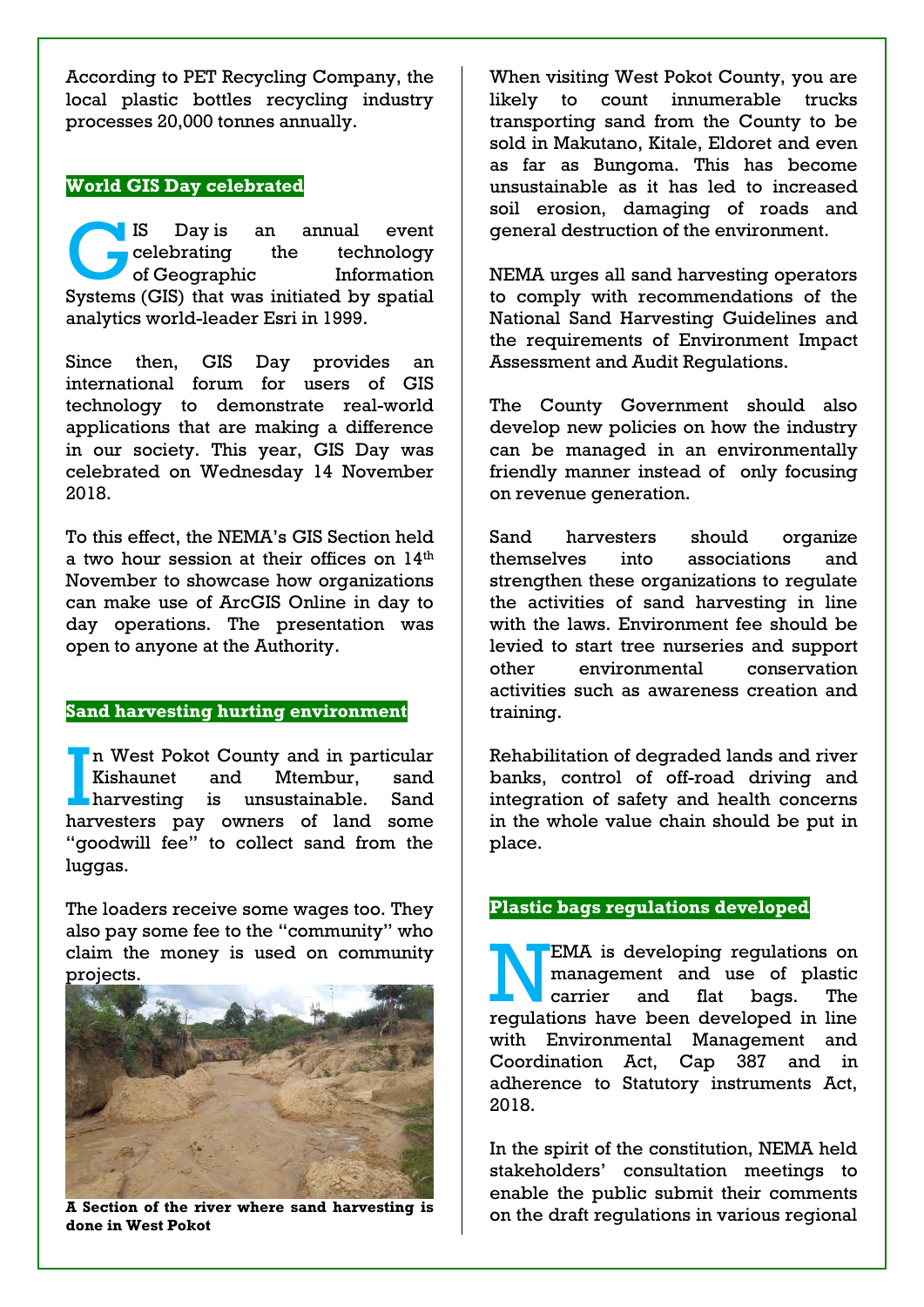forums. The forums have been organized countrywide to enable the public have a say in the development of the regulations.



**Participants during a forum at White Rhino Hotel, Mombasa [PHOTO: E. NYABUTO/NEMA]**

The national validation workshop is scheduled to be held in Nairobi 5<sup>th</sup> December, 2018. This will eventually lead to gazettment of the regulations.

The forums have brought together participants from manufacturers, retailers, importers and common users. The use, manufacture and importation of plastic bags was banned from August 2017.



**Participants during a forum at Sunset hotel, Kisumu County [PHOTO: COURTESY]** 

### **Plastic mop up groups awarded**

he groups that participated in the plastic mop up and innovation competition during this year's World Environment Day celebration held in Kwale County received their cash award The groups that participated in the<br>plastic mop up and innovation<br>competition during this year's World<br>Environment Day celebration held in

on 15th November 2018 at the NEMA's Coastal Regional Office.

The brief ceremony was a culmination of the awards scheme that was piloted in the Counties of Mombasa, Kilifi and Kwale.

Having received their trophies on the 5<sup>th</sup> June 2018 from H.E. Deputy President, William Ruto the groups were promised to receive the cash award later. The cash award ceremony was presided over by a team from NEMA headquarters with the guest of honour being the Regional Director of Environment – Coast Region Mr. Titus Simiyu.



**RDE Coast Region Mr. Titus Simiyu speaking to the awardees [PHOTO: S. KOIYIET/NEMA]**

The winner in the mop up category from each County was awarded with Ksh. 50,000, 1<sup>st</sup> runners up 25,000 and 2<sup>nd</sup> runners up 12,500. In the innovation category the winner received 100,000,1st runners up  $50,000$  and  $2<sup>nd</sup>$  runners up 25,000.

During the event the Deputy Director EEIPP Mr. Mamo B.Mamo was ably represented by Mr. Eric Deche who hailed the groups for being patient when the award was being processed. He promised that NEMA will be collaborating with them in similar activities in future.

#### **National Defense College visits NEMA**

EMA hosted course participants and faculty members of National Defense College, Kenya on 21st November 2018.